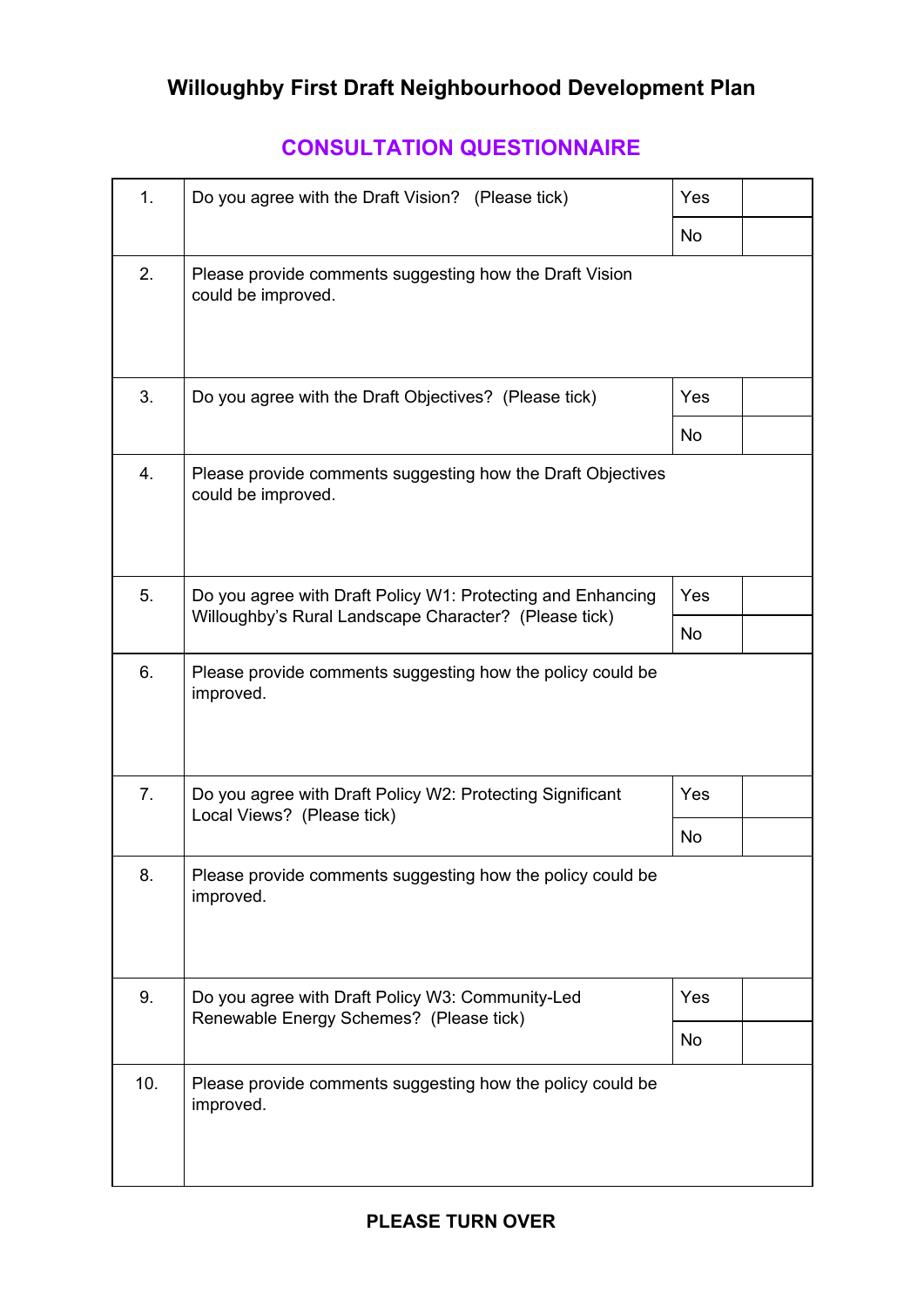| 11. | Do you agree with Draft Policy W4: Green and Blue<br>Infrastructure in Willoughby? (Please tick)                          | <b>Yes</b> |  |
|-----|---------------------------------------------------------------------------------------------------------------------------|------------|--|
|     |                                                                                                                           | <b>No</b>  |  |
| 12. | Please provide comments suggesting how the policy could be<br>Improved.                                                   |            |  |
| 13. | Do you agree with Draft Policy W5: Reducing Flood Risk in<br>Willoughby? (Please tick)                                    | Yes        |  |
|     |                                                                                                                           | <b>No</b>  |  |
| 14. | Please provide comments suggesting how the policy could be<br>Improved.                                                   |            |  |
| 15. | Do you agree with Draft Policy W6: Conserving and<br>Enhancing Built Heritage Assets and their Settings?<br>(Please tick) | Yes        |  |
|     |                                                                                                                           | <b>No</b>  |  |
| 16. | Please provide comments suggesting how the policy could be<br>Improved.                                                   |            |  |
| 17. | Do you agree with Draft Policy W7: Encouraging High Quality<br>and Sustainable Design? (Please tick)                      | <b>Yes</b> |  |
|     |                                                                                                                           | <b>No</b>  |  |
| 18. | Please provide comments suggesting how the policy could be<br>Improved.                                                   |            |  |
| 19. | Do you agree with Draft Policy W8: Providing Suitable<br>Homes? (Please tick)                                             | Yes        |  |
|     |                                                                                                                           | <b>No</b>  |  |
| 20. | Please provide comments suggesting how the policy could be<br>Improved.                                                   |            |  |